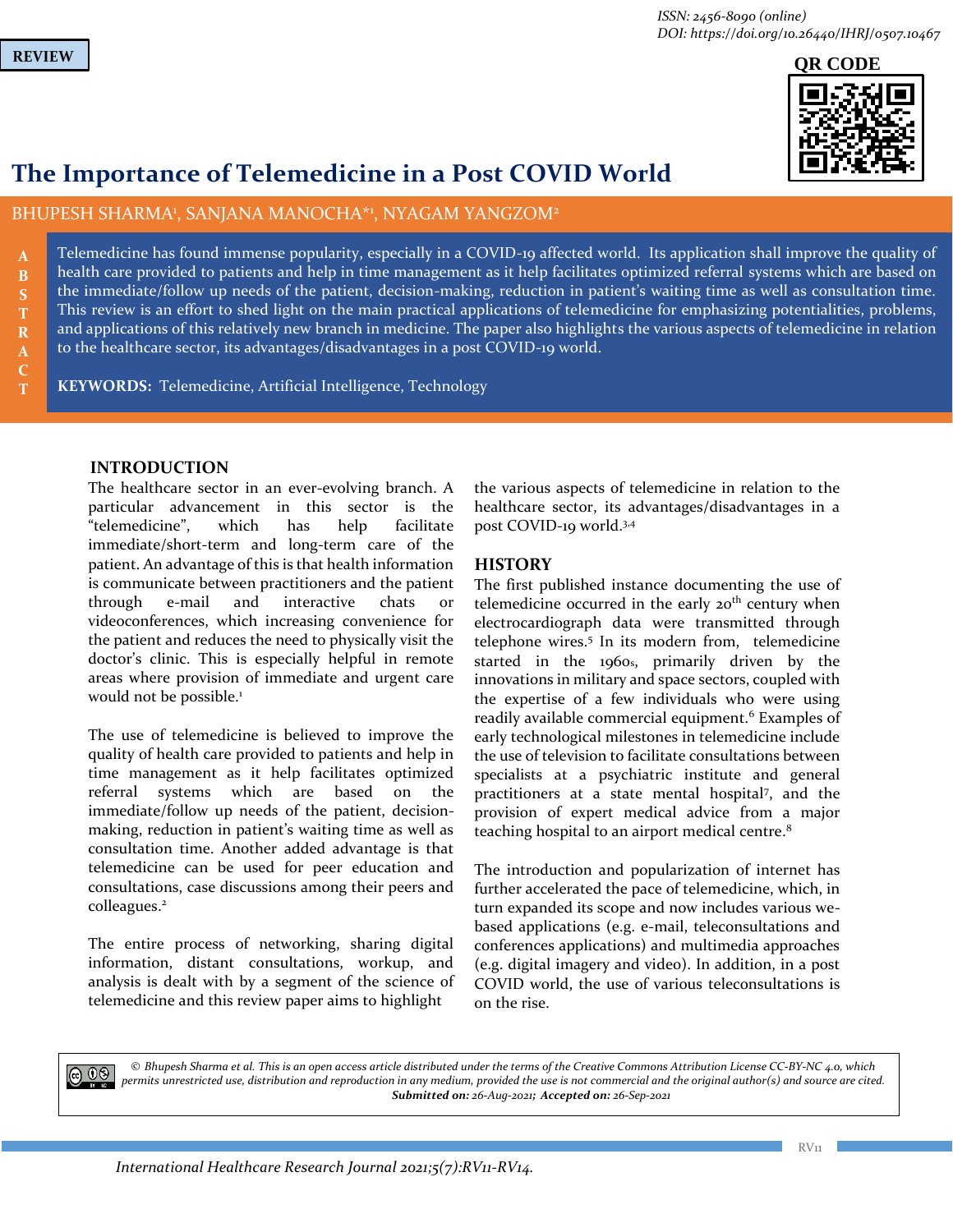#### **INTRUMENTS REQUIRED**

In most cases, the primary requirement is of having a stable, high speed internet capable of uploading patient record files quickly. The second major requirement is of having an internet enabled device with camera which needs to be used for communication, modern smartphones and laptops are quite capable of doing so. It is desired that the conversation be encrypted and kept confidential. Also, the uploaded files of the patient need to be maintained on a secure and private server.

There is also a need for a person to be well-versed with operation of such devices. Among the illiterate and old aged people, at times, there might a need for an internet and app savvy person to connect the person with the server.

### **DEFINITION OF TELEMEDICINE**

As per the WHO, telemedicine is defined as the following though this broad description:

*"The delivery of health care services, where distance is a critical factor, by all health care professionals using information and communication technologies for the exchange of valid information for diagnosis, treatment and prevention of disease and injuries, research and evaluation, and for the continuing education of health care providers, all in the interests of advancing the health of individuals and their communities".*<sup>9</sup>

# **TELEMEDICINE IN EMERGENCY CASES AND TRIAGE**

In a post COVID-word, hospitals need to be everprepared to handle any emergency/ efficiently perform patient triage. This can be achieved only by improving the efficiency of emergency departments, without compromising on patient care; and telemedicine comes as a boon in such instances. It allows for remote and ambulatory monitoring of patients as well as help undergo remote triage and assessment of emergencies including, but not limited to MI, fractures bones, trauma, etc.<sup>10</sup>

The inclusion of automated forward triage systems that use algorithms to categorize patients into risk groups could also be utilized and same time of emergency respondents and physicians.

# **TELEMEDICINE AND ITS APPLICATION IN LONG-TERM CARE FACILITIES**

As discussed above, the use of smartphones, tablets and other internet devices among seniors remains quite low. A recent study in the year 2019 revealed that only 21% of the residents in retirement homes used the internet and among those, 13% used a smartphone, and  $5\%$  used a tablet.<sup>11</sup> It has been reported that internetbased device adoption is associated with the living environment, individual characteristics, functional health, chronological age, education, and technology interest of a person and is directly related to technology adoption among the oldest age groups.<sup>12</sup>

# **ARTIFICIAL INTELLIGENCE ASSISTED TELEMEDICINE**

The use of innovative data-driven Artificial Intelligence (AI) algorithms shall apply machine learning to large datasets of disease populations and provide accurate results. An important fact is that these models can learn directly from data without any prior statistical modelling, thus producing more objective results while focusing on prediction generalizability for diagnostic purposes on diverse populations. Ever since the COVID-19 pandemic outbreak, AI has been used for international efforts for COVID-19 forecasting, prevention and treatment by using data-driven tools and pooled datasets from across the globe.<sup>13,14</sup>

An added of advantage of the Machine Learning (ML) model is that it incorporates an important analysis that helps develop cost-effective protocols. Such datadriven computational approaches can test for synergistic variable combinations and elimination of redundancy enables more effective diagnosis of patients under the purview of telemedicine.<sup>15</sup>

## **LEGAL AND PRIVACY ISSUES/RESOLUTIONS**

There are a few legal and privacy issues pertaining to telemedicine and they are as follows:<sup>16</sup>

**a). Liability:** Despite its numerous advantages, there is the possibility that a patient may perceive this method as inferior because the consulting professional does not perform a hands-on examination and hence would not be able to reach an accurate diagnosis. A major issue including liability is when information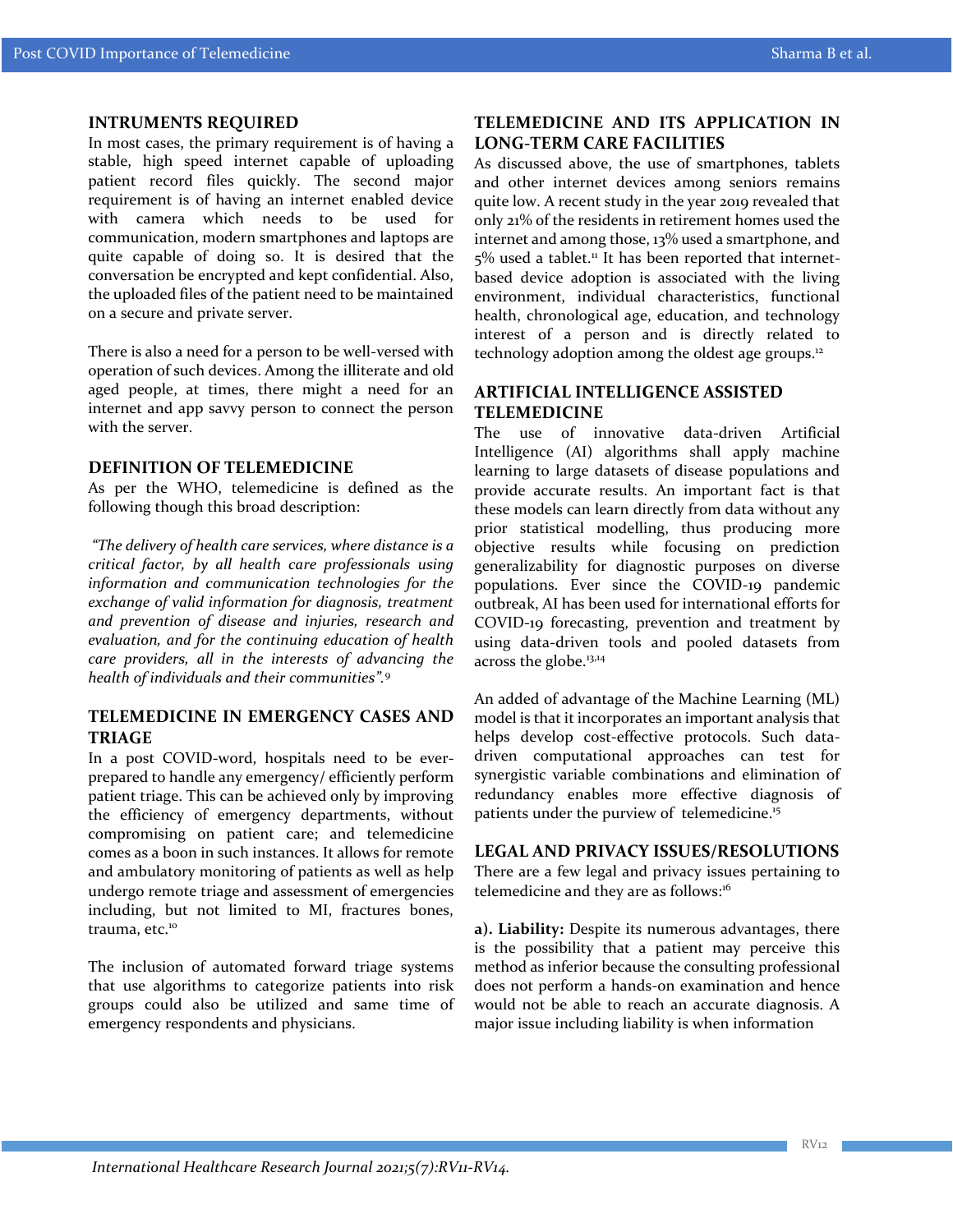provided over the telephone is misinterpreted by either the patient or the attending physician.<sup>17</sup>

**b). Reimbursement and Licensure:** Unfortunately, there have been incidents in which practitioners who were eligible for reimbursement were unhappy with either the payments made, or due to delayed payments made to them. In addition, healthcare professionals are only licensed to practice within certain jurisdictions, and telemedicine requires multiprovince licensure, which might lead to legal issues both for the service provider and the physician. For physicians, applying for applications for practising license in different provinces/states can be lengthy and expensive process.

**c). Privacy and Confidentiality:** Telemedicine should ensure that privacy, security, and confidentiality of data of patients must be maintained at all times and only authorized users—those who directly involved in the ongoing care and treatment of a patient—and only those having a legal right can approach the systems to servers.18 It is important that nurses and other healthcare professionals need to be mindful of these issues, especially when technicians not bound by professional codes of ethics are present at telemedicine sessions.<sup>1</sup>

**d). Quality:** Internet speed; and access to information at any time, from any place, are essential to maintaining a high quality of service; slowdowns or outages in service are not acceptable; especially during emergency situations or where immediate triage is necessary. The scientific literature has reported inadequate funds among various establishments for maintenance of the technological infrastructure.<sup>19</sup>

#### **CONCLUSION**

In a post COVID world, there is no doubt that telemedicine will grow manifold and people will enjoy the benefits offered it. However, one needs to be cautious of its drawbacks provide evidence based guidelines on a timely basis for the efficient use of this technology.

### **REFERENCES**

1. Alvandi M. Telemedicine and its Role in Revolutionizing Healthcare Delivery. The American Journal of Accountable Care. 2017;5(1):e1-e5.

2. Al-Khalifa KS, AlSheikh R. Teledentistry awareness among dental professionals in Saudi Arabia. PLoS ONE 2020;15(10): e0240825.

https://doi.org/10.1371/journal.pone.0240825

3. Mihailovic B, Miladinovic M, Vujicic B. Telemedicine in Den tistry (Teledentistry). In: Graschew G and Roelofs TA(editors). Advances in Telemedicine: Applications in Various Medical Disciplines and Geographical Areas 2011. Rijeka (Croatia): InTech, 2011. p. 215-30.

4. Jampani ND, Nutalapati R, Dontula B, Boyapati R. Applications of teledentistry: A literature review and update. J Int Soc Prevent Communit Dent 2011;1:37-44. 5. Craig J, Patterson V. Introduction to the practice of telemedicine. Journal of Telemedicine and Telecare,  $2005, 11(1):3-9.$ 

6. Currell R et al. Telemedicine versus face to face patient care: effects on professional practice and health care outcomes. Cochrane Database of Systematic Reviews, 2000, Issue 2. Art. No.: CD002098.

7. Benschoter RA, Eaton MT, Smith P. Use of videotape to provide individual instruction in techniques of psychotherapy. Academic Medicine, 1965, 40(12):1159- 61.

8. Dwyer TF. Telepsychiatry: psychiatric consultation by interactive television. American Journal of Psychiatry, 1973, 130:865-9.

9. WHO. A health telematics policy in support of WHO's Health-For-All strategy for global health development: report of the WHO group consultation on health telematics, 11–16 December, Geneva, 1997. Geneva, World Health Organization, 1998.

10. Badawy SM, Radovic A. Digital approaches to remote pediatric health care delivery during the COVID-19 pandemic: existing evidence and a call for further research. JMIR Pediatr Parent. (2020) 3:e20049. https://doi.org/10.2196/20049

11. Seifert A, Cotten SR. In care and digitally savvy? Modern ICT use in long-term care institutions. Educ Gerontol. (2020). 46:473-85. https://doi.org/10.1080/03601277.2020.1776911

12. Schlomann A, Seifert A, Zank S, Rietz C. Assistive technology and mobile ICT usage among oldest-old cohorts: comparison of the oldest-old in private homes and in long-term care facilities. Res Aging. (2020) 42:163–73. https://doi.org/10.1177/0164027520911286

13. Huys QJM, Maia TV, Frank MJ. Computational psychiatry as a bridge from neuroscience to clinical applications. Nat Neurosci. (2016) 19:404–13.

https://doi.org/10.1038/nn.4238

14. Kuziemsky C, Maeder AJ, John O, Gogia SB, Basu A, Meher S, et al. Role of artificial intelligence within the telehealth domain. Yearb Med Inform. (2019) 28:35–40. https://doi.org/10.1055/s-0039-1677897